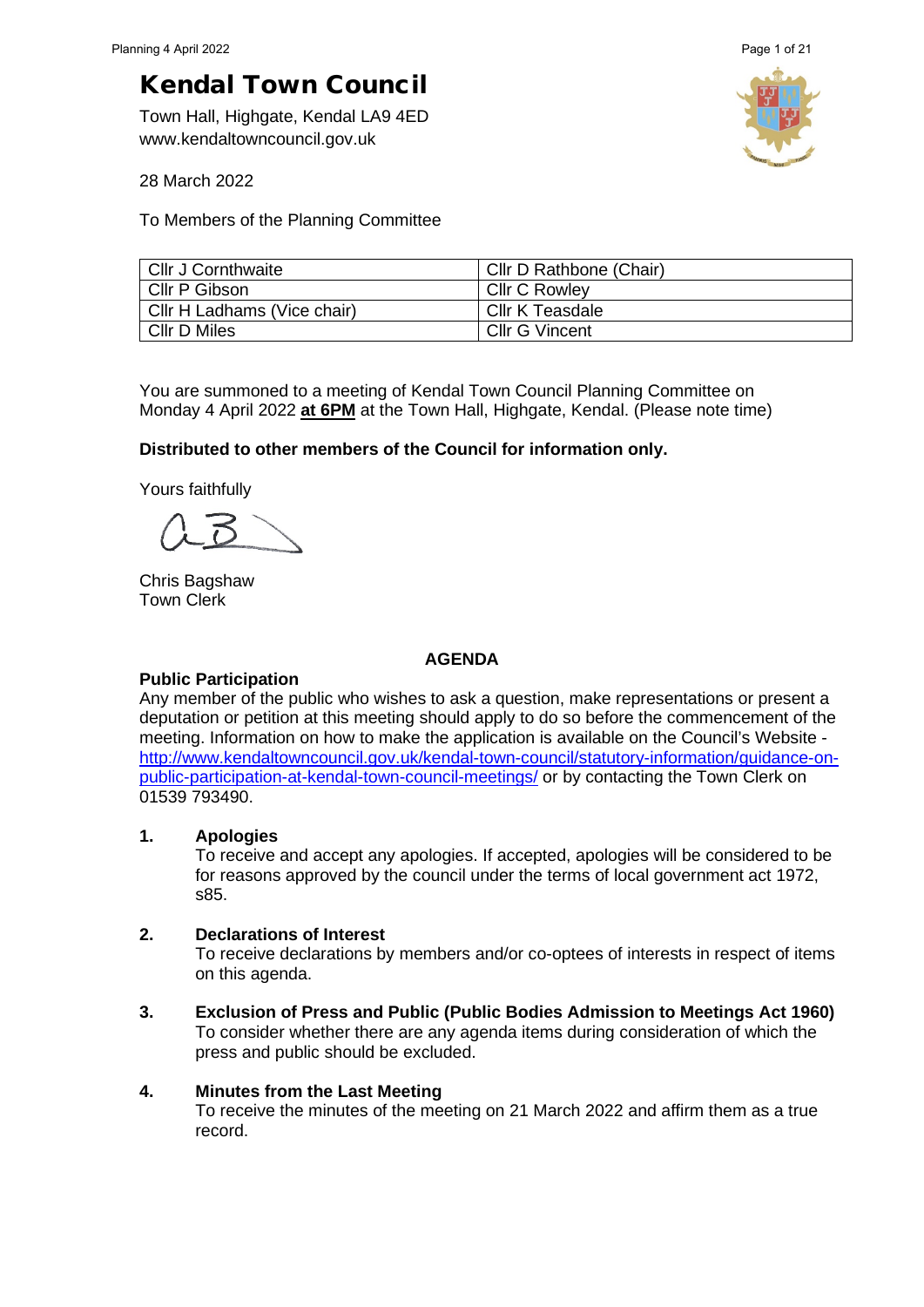### **5. Planning Process and Issues**

To consider any planning process or related issues arising from the Council's interaction with the Planning Authorities. These may include items for reference, training, or guidance following feedback from previous applications.

### **6. Consultations**

- a) To note the completed feedback to Defra on Biodiversity Net Gain
- b) To consider submitting feedback to LDNPA on rate relief for second homes.

# **7. Kendal Town Council Flood Relief Scheme Working Group**

To receive an update on the activities of the Working Group.

### **8. Planning Applications** *(see attached schedule)*

To consider the following planning applications received from South Lakeland District Council and Cumbria County Council.

The Committee will consider planning applications received and published by local planning authorities up to the date of the meeting. Where the publication of the application is after the initial publication of the agenda, items will be added up to the day of the meeting where necessary to meet planning consultation timeframes. A full list of applications likely to be considered can be obtained by checking the local planning authority websites:

<https://applications.southlakeland.gov.uk/fastweb/welcome.asp> <https://planning.cumbria.gov.uk/Search/Results>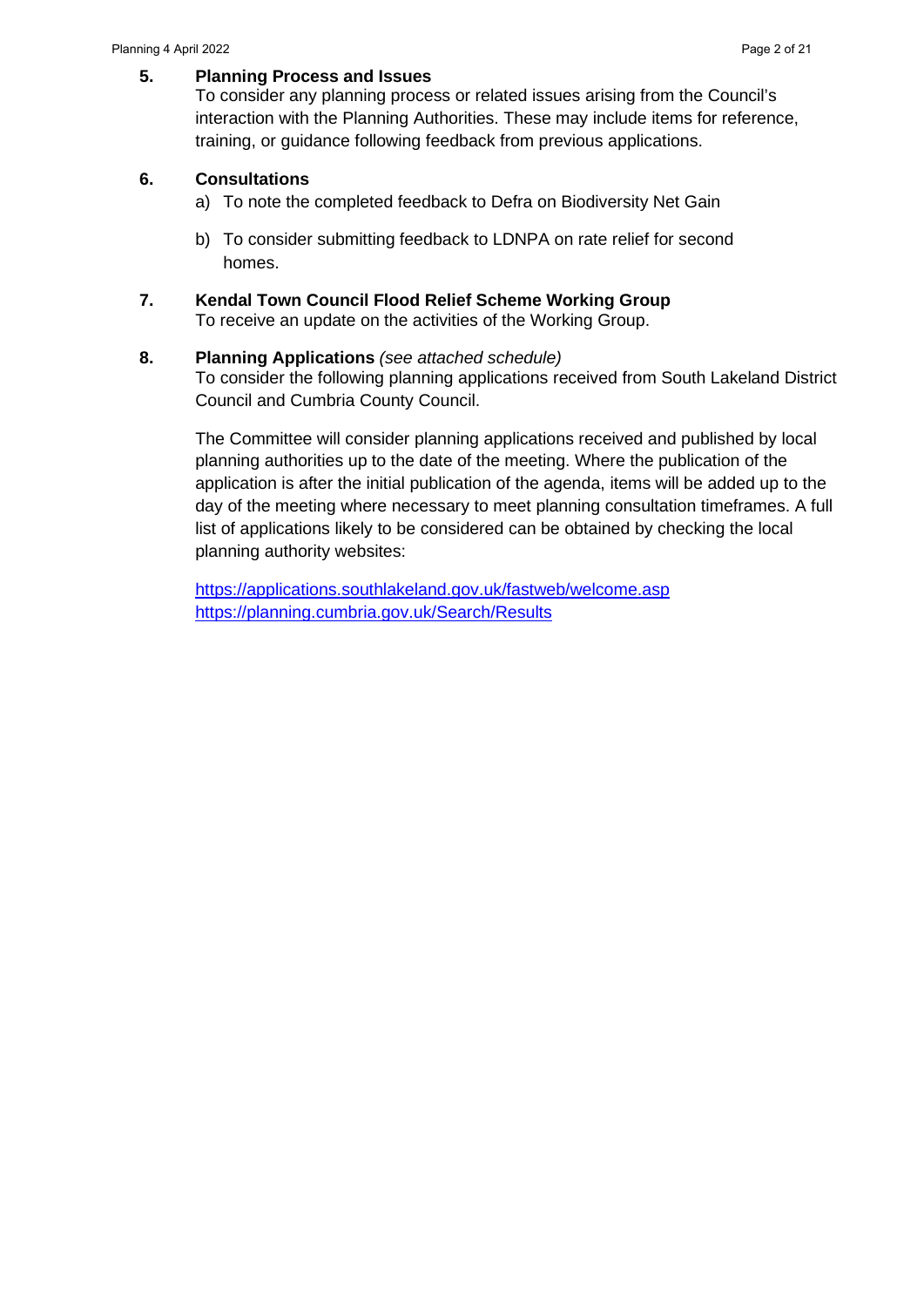Town Hall, Highgate, Kendal LA9 4ED www.kendaltowncouncil.gov.uk



# **Minutes of a meeting of the Planning Committee held on Monday 21 March 2022 at 6.30pm in the Town Hall, Kendal.**

| <b>Cllr J Cornthwaite</b>   | Present | Cllr D Rathbone (Chair) | Apologies |
|-----------------------------|---------|-------------------------|-----------|
| Cllr P Gibson<br>Absent     |         | <b>Cllr C Rowley</b>    | Apologies |
| Cllr H Ladhams (Vice Chair) | Present | Cllr K Teasdale         | Present   |
| Cllr D Miles                | Present | <b>Cllr G Vincent</b>   | Present   |

**In Attendance:** Town Clerk

# **P145/21/22 Apologies**

Apologies were received and accepted from Cllrs Rathbone and Rowley. The meeting was chaired by Cllr Ladhams.

# **P146/21/22 Declarations of Interest**

Cllr Cornthwaite reminded the Committee of his chairmanship of the Flood Scheme working group in relation to the first planning application.

# **P147/21/22 Exclusion of Press and Public (Public Bodies Admission to Meetings Act 1960)**

No issues were considered for exclusion.

# **P148/21/22 Minutes of the Previous Meeting**

The Committee received the minutes of the previous planning committee meeting held on 7 March 2022.

**Resolved:** To accept them as a true record.

# **P149/21/22 Planning Process and Issues**

Concerns were raised about a possible breach of Planning laws at Beezon Fields, where a very high fence has been constructed to the rear of the industrial estate. It is understood the district council, Environment Agency, Network Rail and others are investigating.

# **P150/21/22 Net Biodiversity Gain Consultation**

The Vice Chair confirmed that she had met with the Chair and the Clerk to complete the Council's feedback to Defra. The Clerk confirmed that the comments from E&H had been incorporated into the response. It was noted that coordinating this response was made more difficult by the inability of the Consultation website to allow a summary of responses prior to confirmation. The final feedback would be circulated to members for information, with the caveat that it had been difficult to verify without scrolling through 60 pages of feedback.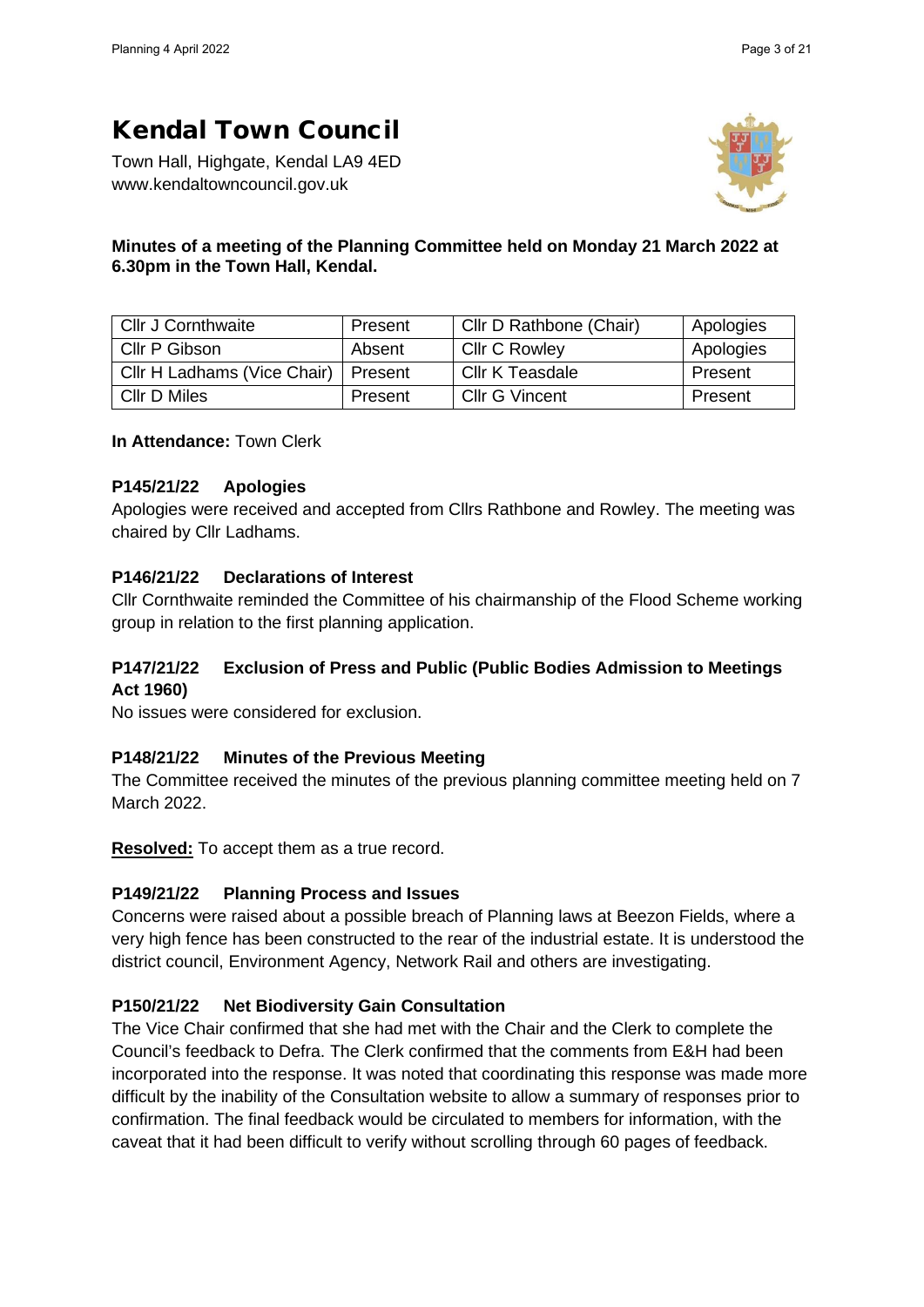**Resolved:** To note this response and circulate the Council's submission.

### **P151/21/22 Kendal Town Council Flood Relief Scheme Working Group**

The Committee received the minutes and EA report from their last meeting.The Chair of the Working Group reported that the Committee was scheduled to meet again on Wednesday evening, having also met with EA staff for a briefing on Gooseholme the previous week. No Environment Agency staff would be available for the Working Group's next meeting so it would be used as an opportunity to re-evaluate the Council's position on a number of issues. A summary sheet of the latest developments had been produced for the general public. It was noted that the tree-felling which had taken place in the last week or so was sufficient to allow the EA to carry out sufficient in-river work this summer, without further felling at this stage..

**Resolved:** To note the report.

### **P152/21/22 Planning Applications**

The Committee considered the Planning Applications shown in Appendix 1.

**Resolved:** To submit the recommendations in Appendix 1 to the Planning Authority.

The meeting closed at 19.22.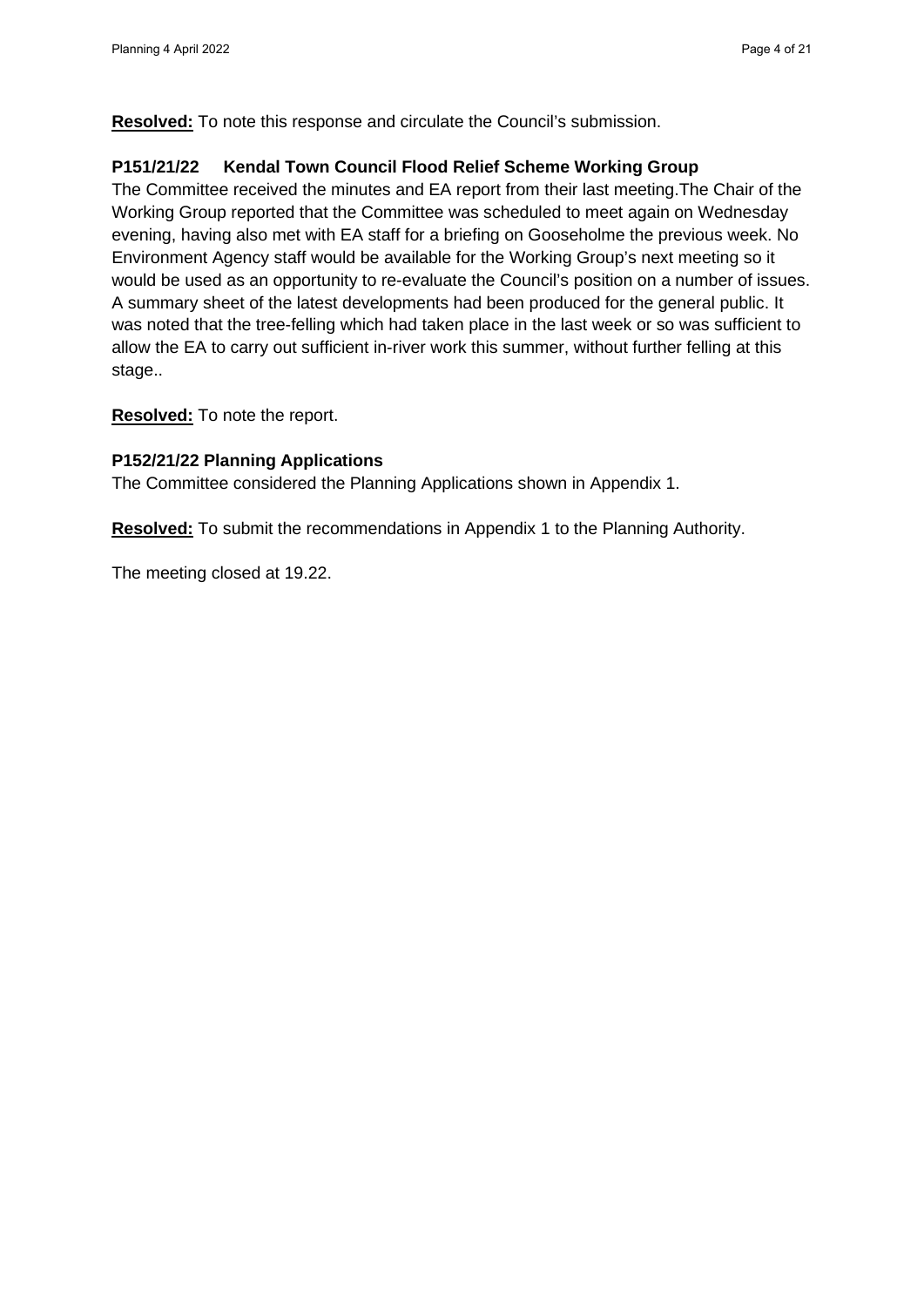Applications for Planning Committee: 21 March 2022 **Appendix 1** 

| <b>No</b>      | <b>App No/Type</b> | <b>Address/Proposed Development</b>                                                                                                                                                                                                 | <b>Comments</b><br>to SLDC | <b>Observations/Recommendations</b>                                                                                                                                                                               |
|----------------|--------------------|-------------------------------------------------------------------------------------------------------------------------------------------------------------------------------------------------------------------------------------|----------------------------|-------------------------------------------------------------------------------------------------------------------------------------------------------------------------------------------------------------------|
| 1              | SL/2022/0163       | <b>Waterside and Aynam Road</b><br>Erection of flood defences along Waterside<br>and Aynam Road. Amendments to Reaches<br>G1, G2, G3 and H1 of the Kendal Flood<br>Risk Management Scheme approved under<br>reference SL/2018/0925. | 31 March<br>2022           | No material objections.<br>The Committee welcomed the progress and<br>commended the new design for the glass panels.                                                                                              |
| $\overline{2}$ | SL/2022/0178       | 28 Larch Grove                                                                                                                                                                                                                      | 23 March                   | No material objections                                                                                                                                                                                            |
|                |                    | Single storey front extension                                                                                                                                                                                                       | 2022                       | It was noted that although the two applications<br>(0178 and 0179) were adjacent, there was little<br>presented to enable one to be compared with the<br>other. There was no mention of biodiversity net<br>gain. |
| 3              | SL/2022/0179       | <b>30 Larch Grove</b>                                                                                                                                                                                                               | 23 March<br>2022           | No material objections                                                                                                                                                                                            |
|                |                    | Single storey front extension                                                                                                                                                                                                       |                            | It was noted that although the two applications<br>(0178 and 0179) were adjacent, there was little<br>presented to enable one to be compared with the<br>other. There was no mention of biodiversity net<br>gain. |
| 4              | SL/2022/0176       | Brewery Arts Centre, 118-120 Highgate<br>Replacement illuminated digital screen<br>display hoarding                                                                                                                                 | 28 March<br>2022           | No material objections                                                                                                                                                                                            |
| 5              | SL/2022/0186       | 26 Strickland Court, Windermere Road                                                                                                                                                                                                | 28 March<br>2022           | No material objections                                                                                                                                                                                            |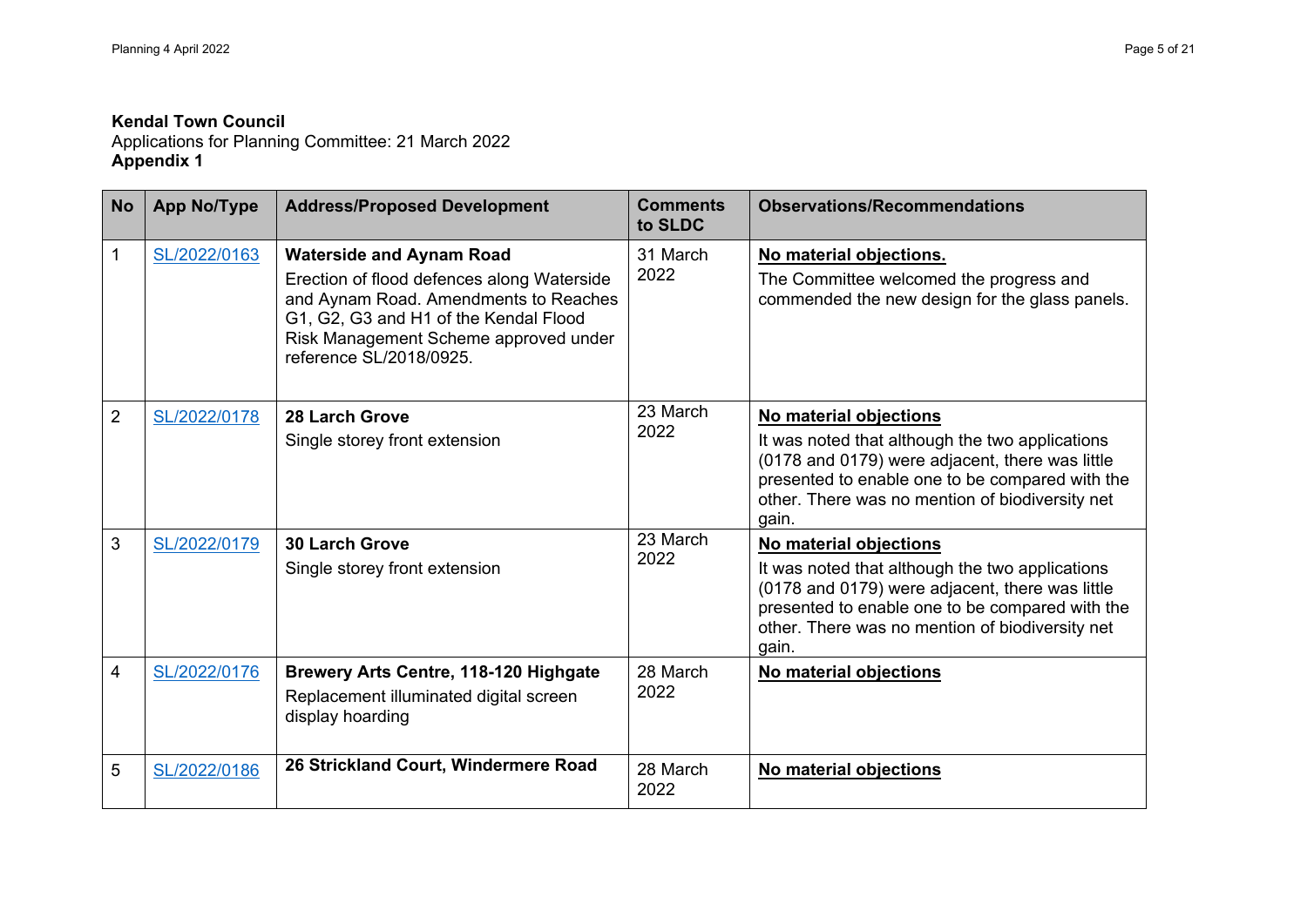|                |              | Replacement UPVC windows and doors                                                                                                                                                    |                  |                                                                                                                                                                                                                                                        |
|----------------|--------------|---------------------------------------------------------------------------------------------------------------------------------------------------------------------------------------|------------------|--------------------------------------------------------------------------------------------------------------------------------------------------------------------------------------------------------------------------------------------------------|
| 6              | SL/2022/0191 | 14 Back Lane<br>Erection of a front boundary wall<br>(Retrospective)                                                                                                                  | 29 March<br>2022 | No material objections<br>The Committee reiterated its disappointment to be<br>looking at a retrospective application and urges<br>the Planning Authority to do more to publicise the<br>need for Planning Applications in a variety of<br>situations. |
| $\overline{7}$ | SL/2022/0177 | <b>16 Stonecross Road</b><br>Demolition of single storey garage &<br>erection of a 2-storey side extension                                                                            | 30 March<br>2022 | No material objections<br>The Committee supported the comments of the<br>Kendal Swifts group, but also noted that the<br>simple inclusion of a birdbox does not in itself<br>constitute a sufficient amount of biodiversity net<br>gain.               |
| 8              | SL/2022/0202 | 48 Natland Road (note property is<br>incorrectly addressed on application)<br>Two storey side & single storey rear<br>extensions.                                                     | 31 March<br>2022 | No material objections<br>The Committee supported the comments of the<br>Kendal Swifts group, but also noted that the<br>simple inclusion of a birdbox does not in itself<br>constitute a sufficient amount of biodiversity net<br>gain.               |
| 9              | SL/2022/0108 | <b>6 Cliff Terrace</b><br>Replacement windows & roof lights, new<br>rear roof light & alterations to kitchen<br>window & back door openings                                           | 4 April 2022     | No material objections                                                                                                                                                                                                                                 |
| 10             | SL/2022/0217 | <b>Netherfield Sports And Social Club,</b><br><b>Parkside Road</b><br>Raised decked area on existing patio<br>enabling better disabled access to the<br><b>Sports and Social Club</b> | 4 April 2022     | No material objections<br>The Committee found it difficult to interpret the<br>drawings supplied in the context of the existing<br>facilities. It was not obvious how the ramp fitted in<br>with the current access.                                   |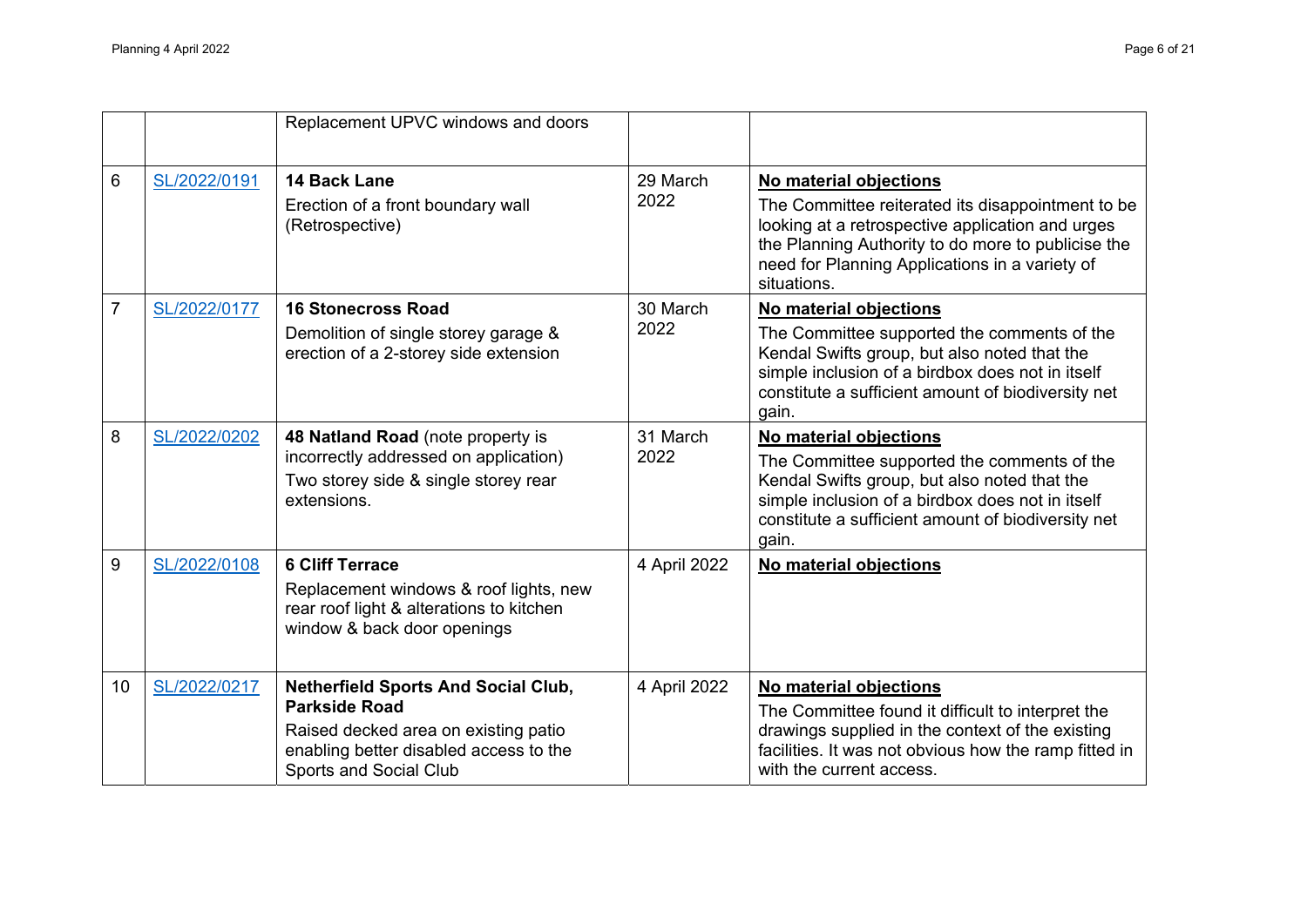# Respons**e<sup>l</sup>ifD'iANON-il-f9ffT-**Z9ZA-5 and the second that the second that the second page 7 of 21

Submitted to Consultation on Biodiversity Net Gain Regulations and Implementation Submitted on 2022-03-22 16:27:45

#### Confidentiality and your response

1 Would you like your response to be confidential?

No

If you answered 'Yes' to this question, please state clearly what information you would like to be kept as confidential and explain your reasons for confidentiality:

2 What is your name?

Name: Chris Bagshaw

3 What is your email address?

Email: clerk@kendaltowncouncil.gov.uk

4 What is your organisation?

Organisation: Kendal Town Council

5 Which option best describes the sector you work in or otherwise represent?

Other (please specify)

If you answered 'Other', please specify:

Town Council

Introduction

Background

Why are we consulting?

The context for biodiversity net gain

Overview of the proposed biodiversity net gain processes

Part 1: Defining the scope of the BNG requirement for Town and Country Planning Act 1990

Part 1.1: Exemptions

1.1.1: Developments impacting habitat below a minimum size 'de minimis' threshold for biodiversity net gain

6 Do you agree with our proposal to exempt development which falls below a de minimis threshold from the biodiversity net gain requirement?

No (please explain why not)

Please provide any explanation for your answer here:

No blanket de minimis is appropriate

No (please explain why not)

Please provide any explanation for your answer here:

No blanket de minimis is appropriate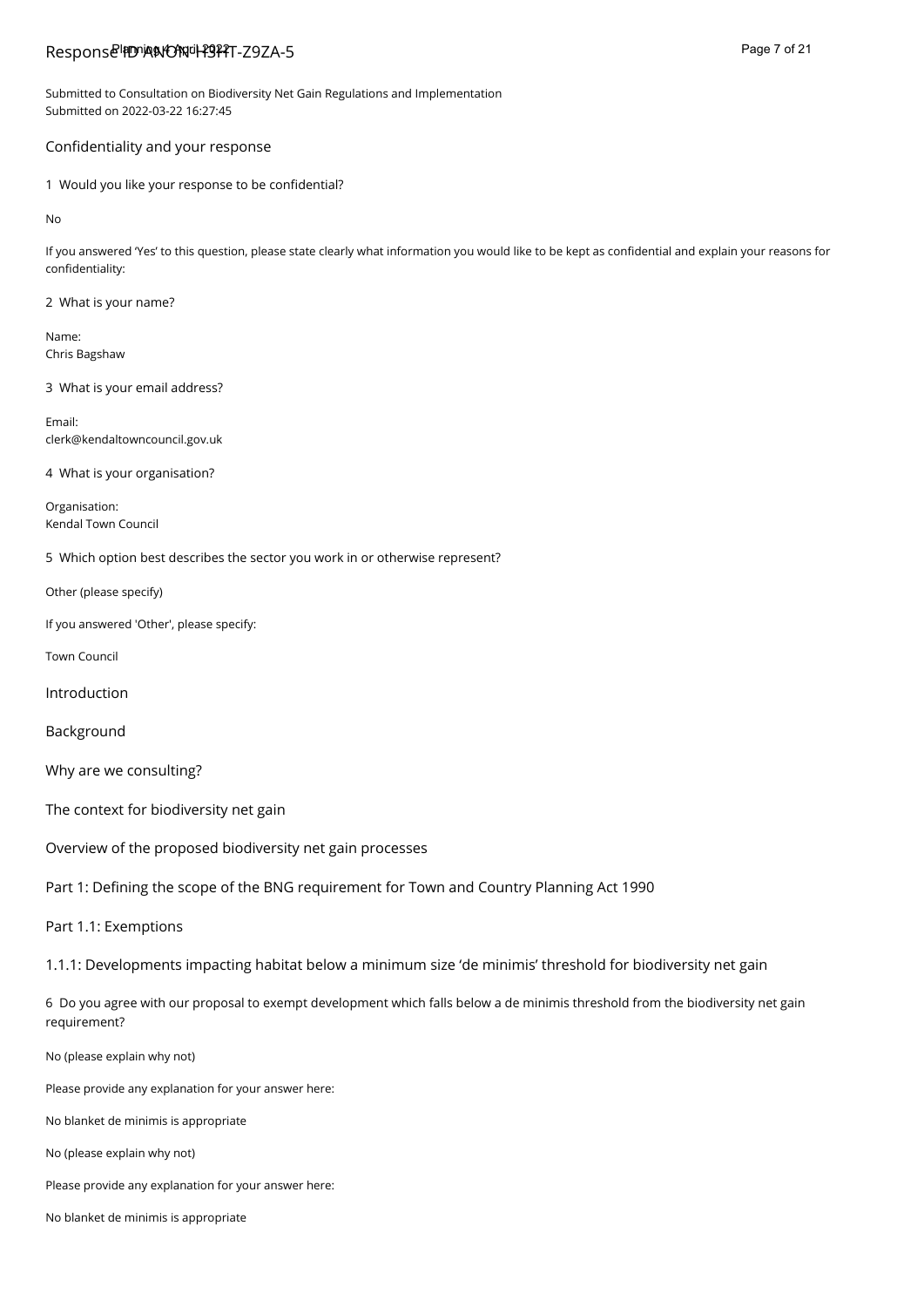### 1.1.2: Householder applications Planning 4 April 2022 Page 8 of 21

7 Do you agree with our proposal to exempt householder applications from the biodiversity net gain requirement?

No (please explain why not)

Please provide any explanation for your answer here:

Every development has a biodiversity impact

#### 1.1.3: Change of use applications

8 Do you agree with our proposal to exempt change of use applications from the biodiversity net gain requirement?

No (please explain why not)

Please provide any explanation for your answer here:

Impact is no different with change of use. Each should be treated on its own merits

#### 1.1.4: Creation of biodiversity gain sites

9 Do you think developments which are undertaken exclusively for mandatory biodiversity gains should be exempt from the mandatory net gain requirement?

Yes, only for biodiversity net gain (please explain why)

Please provide any explanation for your answer here:

Net gain on net gain seems unnecessary, but other mitigations are a part of a different set of criteria and should be accounted for separately.

#### 1.1.5: Self-builds and custom housebuilding

10 Do you think self-builds and custom housebuilding developments should be exempt from the mandatory net gain requirement?

No (please explain why not)

Please provide any explanation for your answer here:

Because self-build is no different from ordinary development, and potentially has a greater impact, depending on the nature of the build

#### 1.1.6: Brownfield sites

11 Do you agree with our proposal not to exempt brownfield sites, based on the rationale set out above?

Yes

Please provide any explanation for your answer here:

Many brownfield sites are also important for biodiversity (eg small blue butterflies on former steelworks slag). The requirement for BNG is different from the need to re-use land.

#### 1.1.7: Temporary permissions

12 Do you agree with our proposal not to exempt temporary applications from the biodiversity net gain requirement?

Yes

Please provide any explanation for your answer here:

1.1.8: Developments for which permitted development rights are not applicable due to their location in conservation areas, areas of outstanding natural beauty or national parks

13 Do you agree with our proposal not to exempt developments which would be permitted development but are not on account of their location in conservation areas, such as in areas of outstanding natural beauty or national parks?

Yes

Please provide any explanation for your answer here: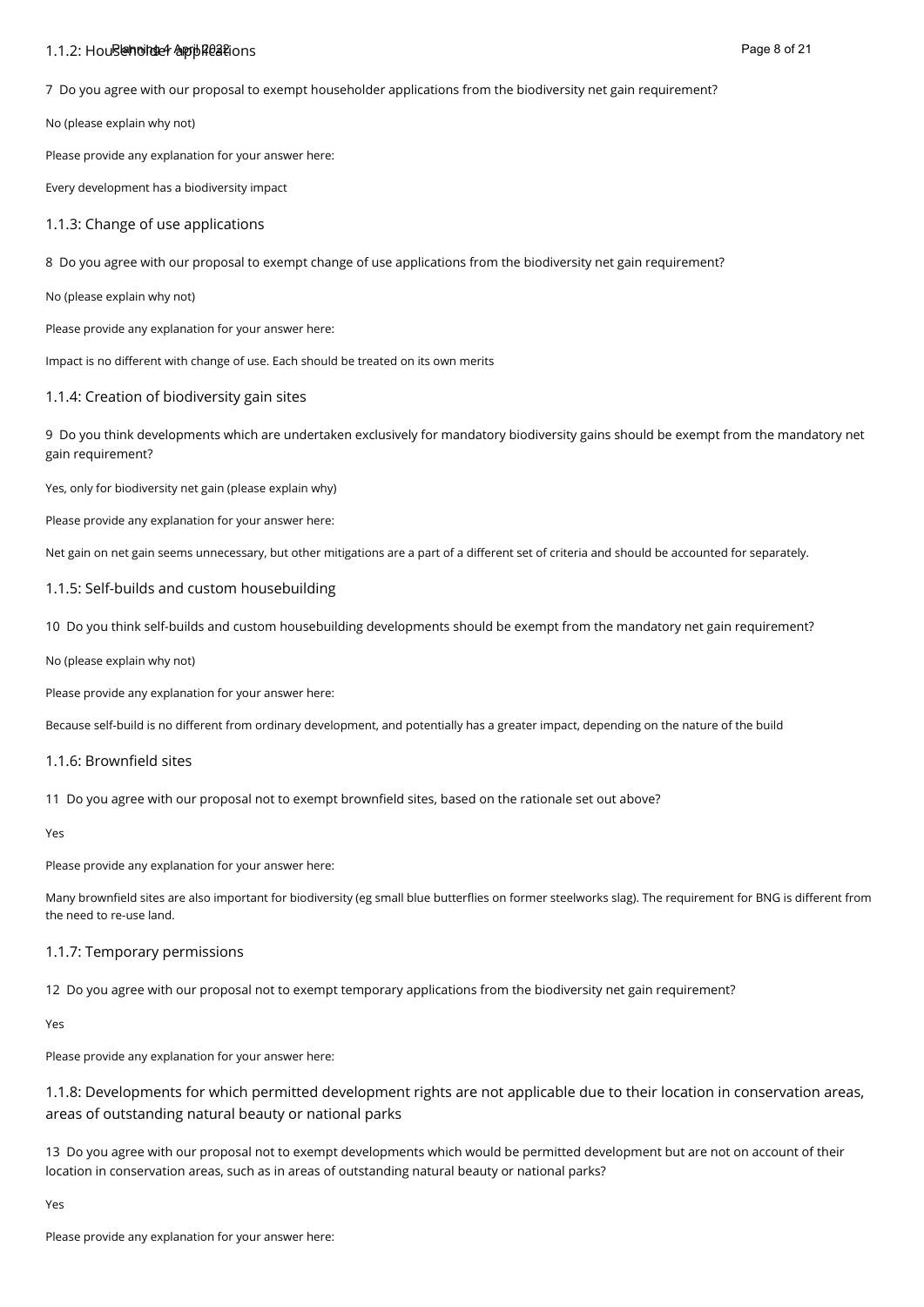#### 1.1.9: Gen**elങ്ങന്യോട് Result on exemptions on exemptions** and exemption of a gradient and the page 9 of 21 April 202

14 Are there any further development types which have not been considered above or in the previous net gain consultation, but which should be exempt from the biodiversity net gain requirement or be subject to a modified requirement?

No

Please provide any explanation for your answer here:

Part 1.2: Development within statutory designated sites for nature

15 Do you agree with our proposal not to exempt development within statutory designated sites for nature conservation from the biodiversity net gain requirement?

Yes

Please provide any explanation for your answer here:

#### Part 1.3: Irreplaceable habitat

16 Do you agree with the stated proposals for development (or component parts of a development on irreplaceable habitats), specifically:

Yes

Please provide any explanation for your answer here:

Yes

Please provide any explanation for your answer here:

Yes

Please provide any explanation for your answer here:

Yes

Please provide any explanation for your answer here:

Yes

Please provide any explanation for your answer here:

Part 2: Applying the biodiversity gain objective to different types of development

Part 2.1: Phased development and development subject to subsequent applications

17 Do you agree with our proposed approach that applications for outline planning permission or permissions which have the effect of permitting development in phases should be subject to a condition which requires approval of a biodiversity gain plan prior to commencement of each phase?

Yes

Please provide any explanation for your answer here:

18 Do you agree with the proposals for how phased development, variation applications and minerals permissions would be treated?

Yes

Please provide any explanation for your answer here:

#### Part 2.2: Small sites

19 Do you agree that a small sites metric might help to reduce any time and cost burdens introduced by the biodiversity gain condition?

Other (please tell us more)

Please provide any explanation for your answer here:

Yes, the smaller metric has the potential to simplify matters, but this should not mean something simplistic like 1 bird box = 4 square metres of garden.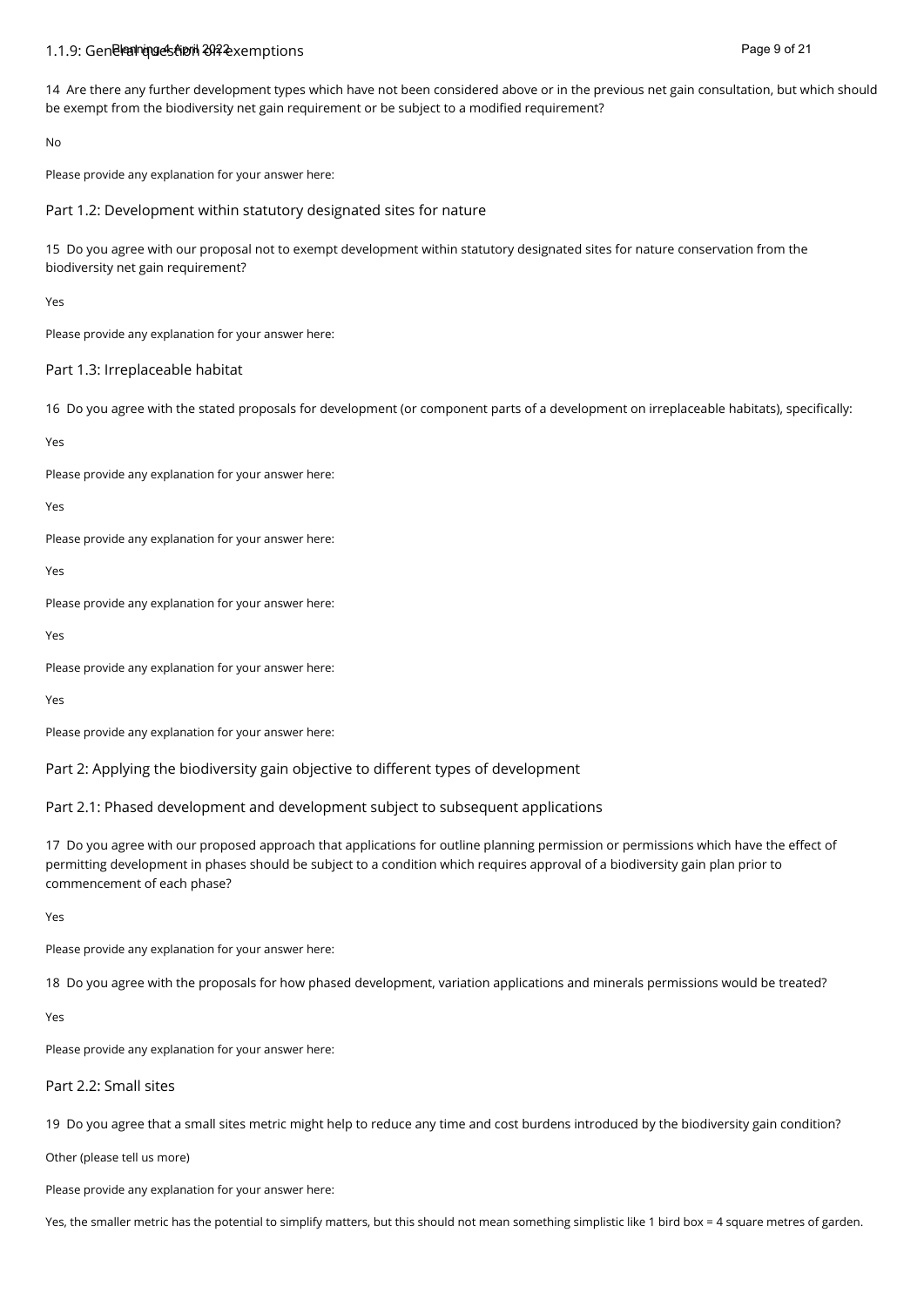20 Do you **thକାଦାଜ୍ଞାାନ୍ତନ୍ୟପ୍ରେଣ୍**ଥିପ transition period for small sites beyond the general 2-year period would be appro**ନିଶ୍ୱର**୍ଷୋନ**ୀ** ଜଣାpful?

Do not know

Please provide any explanation for your answer here:

21 Are there any additional process simplifications (beyond a small sites metric and a slightly extended transition period) that you feel would be helpful in reducing the burden for developers of small sites?

No

Please provide any explanation for your answer here:

Part 2.3: Nationally significant infrastructure projects

2.3.1: Proposal 1 - Scope, percentage, and targeted exemptions

22 Are any targeted exemptions (other than that for irreplaceable habitat), reduced biodiversity net gain objectives, or other modified requirements necessary for the application of the biodiversity net gain requirement to NSIPs?

No

Please provide any explanation for your answer here:

2.3.2: Proposal 2 - Setting the requirement and transition arrangements through 'biodiversity gain statements'

23 Do you agree that the above approach is appropriate for setting out the biodiversity net gain requirement for NSIPs?

Yes (please explain why)

Please provide any explanation for your answer here:

Because it seems sensible

24 Do you consider that the November 2025 is an appropriate date from which NSIPs accepted for examination will be subject to the biodiversity net gain requirement?

Yes (please, provide any supporting evidence or justification)

Please provide any explanation for your answer here:

25 Do you agree that a project's acceptance for examination is a suitable threshold upon which to set transition arrangements?

Do not know

Please provide any explanation for your answer here:

2.3.3: Proposal 3 - NSIP off-site gains and a 'portfolio approach'

26 Would you be supportive of an approach which facilitates delivery of biodiversity net gain using existing landholdings by requiring a lighter-touch registration process, whilst maintaining transparency?

Yes (please explain why)

Please provide any explanation for your answer here:

Because it seems sensible

2.3.4: Proposal 4 - Process and demonstrating biodiversity net gains

27 Do you consider that this broad 'biodiversity gain plan' approach would work in relation to NSIPs?

Yes

Please provide any explanation for your answer here:

28 Should there be a distinction made for NSIPs between on-site habitats (which are subject to the biodiversity net gain percentage) and those habitats within the development boundary which are included solely for environmental mitigation (which could be treated as off-site enhancement areas without their own gain objective)?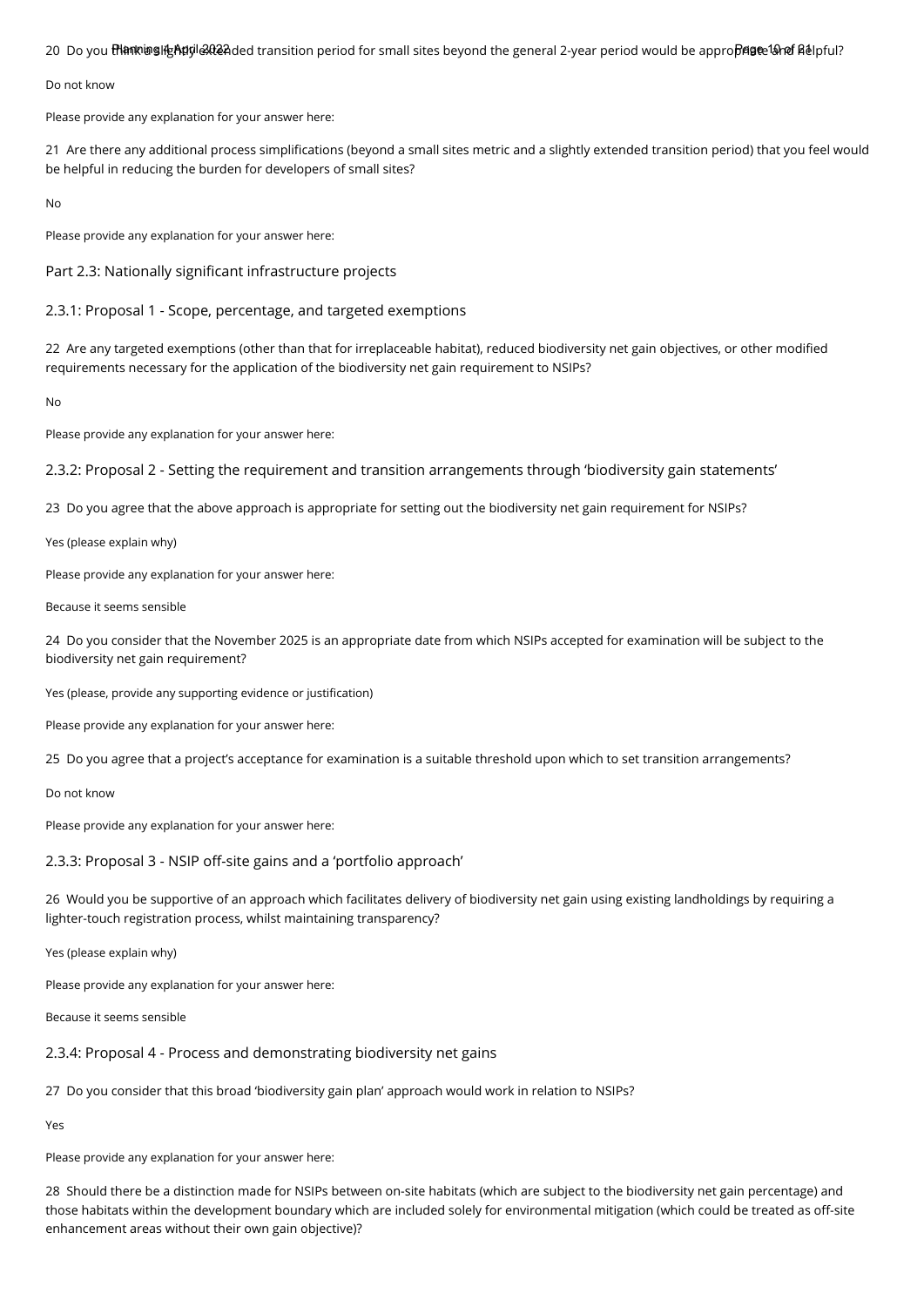#### No (please e**Rhamming 4 April** 2022 Page 11 of 21 April 2022 Page 11 of 21 April 2022 Page 11 of 21 April 2022 Page 11 of 21 April 2022 Page 11 of 21 April 2022 Page 11 of 21 April 2022

Please provide any explanation for your answer here:

Sites should be treated in their totality

29 Is there any NSIP-specific information that the Examining Authority, or the relevant Secretary of State, would need to see in a biodiversity gain plan to determine the adequacy of an applicant's plans to deliver net gain (beyond that sought in the draft biodiversity gain plan template at Annex B)?

Do not know

Please provide any explanation for your answer here:

2.3.5: Proposal 5 - Maintenance period for Nationally Significant Infrastructure Project developments

30 Do you think that 30 years is an appropriate minimum duration for securing off-site biodiversity gains allocated to NSIPs?

No, it should be longer

#### 2.3.6: Proposal 6 - Compulsory acquisition

31 Are further powers or other measures needed to enable, or manage the impacts of, compulsory acquisition for net gain?

Do not know

Please provide any explanation for your answer here:

This is outwith our field of experience

#### 2.3.7: Proposal 7 - Marine infrastructure

32 Is any guidance or other support required to ensure that schemes which straddle onshore and offshore regimes are able to deliver biodiversity net gain effectively?

Do not know

Please provide any explanation for your answer here:

This is outwith our field of experience

Part 3: How the mandatory BNG requirement will work for Town and Country Planning Act 1990 development

Part 3.1: Biodiversity gain plan

33 Do you agree with the proposed:

Yes

Please provide any explanation for your answer here:

Yes

Please provide any explanation for your answer here:

34 We will continue to work with external stakeholders and industry on the form and content of the template. Do you agree with the proposed information to be included in a biodiversity gain plan as shown in the draft template?

Yes

Please provide any explanation for your answer here:

Part 3.2: Off-site biodiversity gains

35 Do you agree that further guidance is needed to support decision-making about what constitutes appropriate off-site biodiversity gains for a given development?

Yes (please state what in particular would help most)

Please provide any explanation for your answer here: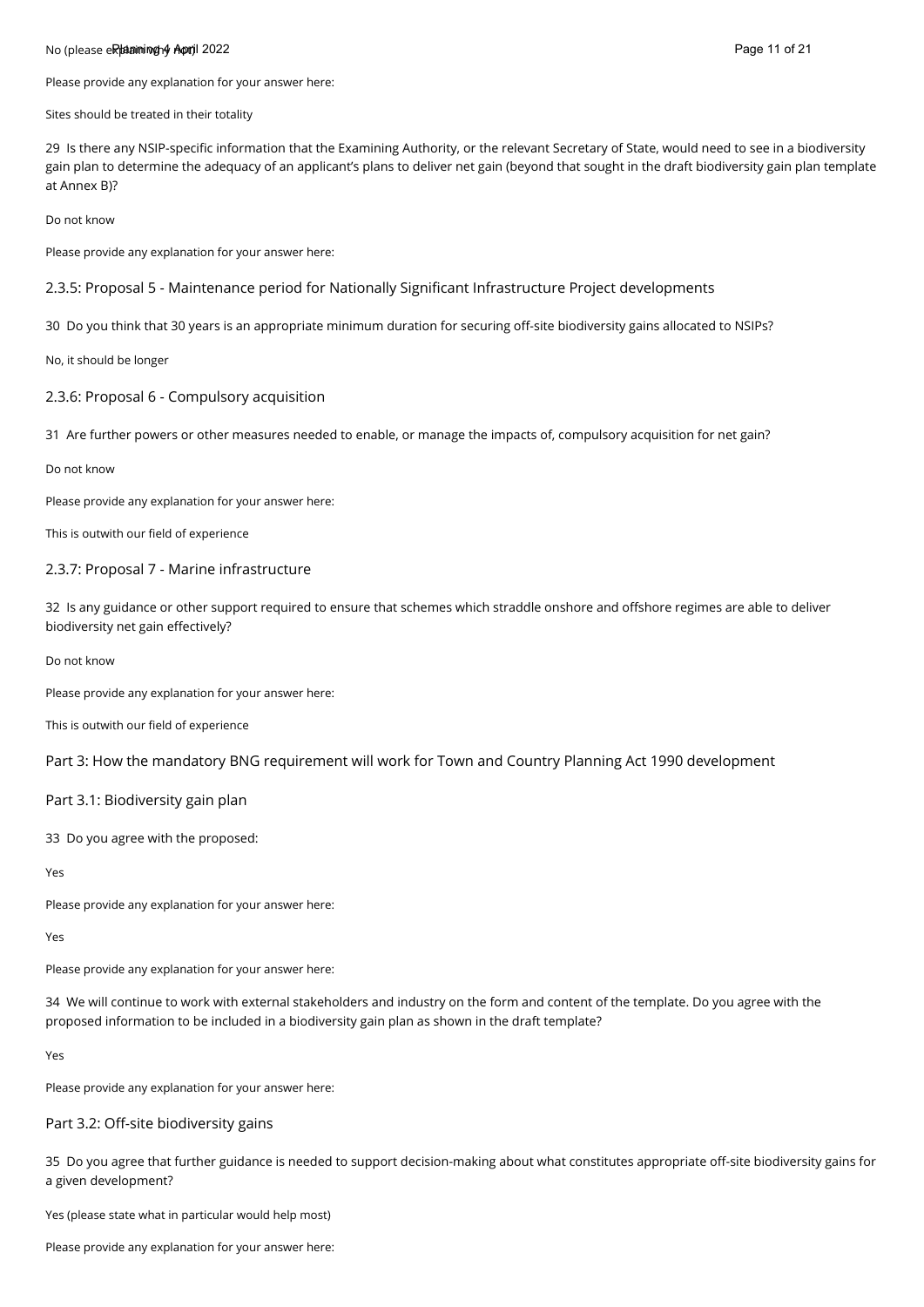We do not s**ট} pontng el Apeih ያ이**දැයe of off-site mitigations, but where they are an absolute necessity, there should be tight rule $P$ **age**ut2ለቀነ��� and how they might be delivered. This would require considerable further guidance.

36 How should the UK Government encourage or enable developers and landowners to secure biodiversity gain sites for longer than the minimum 30-year period?

How should the UK Government encourage or enable developers and landowners to secure biodiversity gain sites for longer than the minimum 30-year period?:

It should legislate.

Part 3.3: The market for biodiversity units

37 Do you agree with our proposals for who can supply biodiversity units and the circumstances in which they may do so?

No (please explain why not)

Please provide any explanation for your answer here:

We do not agree with the marketisation of BNG

38 Do you agree that developers which are able to exceed the biodiversity gain objective for a given development should be allowed to use or sell the excess biodiversity units as off-site gains for another development, provided there is genuine additionality?

No (please explain why not)

Please provide any explanation for your answer here:

We do not agree with the marketisation of BNG

39 Do you agree with the proposed scope of the UK Government's role in facilitating the market, as set out above?

No (please explain why not)

Please provide any explanation for your answer here:

We do not agree with the marketisation of BNG

#### Part 3.4: Habitat banking

40 Are the proposals outlined here sufficient to enable and encourage habitat banking?

No (please specify what else could be done and why it is needed)

Please provide any explanation for your answer here:

We do not agree with the marketisation of BNG

41 Do you agree with our proposal that to be eligible to supply biodiversity units for mandatory biodiversity net gain, habitat must be created or enhanced on or after a specified date, proposed to be 30 January 2020?

No (please explain why not)

Please provide any explanation for your answer here:

We do not agree with the marketisation of BNG

42 Should there be a time limit on how long biodiversity units can be banked before they are allocated to a development? What would you consider to be an appropriate time limit?

Yes (please specify what this time limit should be)

Please provide any explanation for your answer here:

Yes, but we do not agree with the marketisation of BNG, so this is moot. As short a time as possible if it means the BNG is delivered in a timely fashion.

Part 3.5: The biodiversity gain site register

3.5.1: Proposal 1 - The criteria and process for registration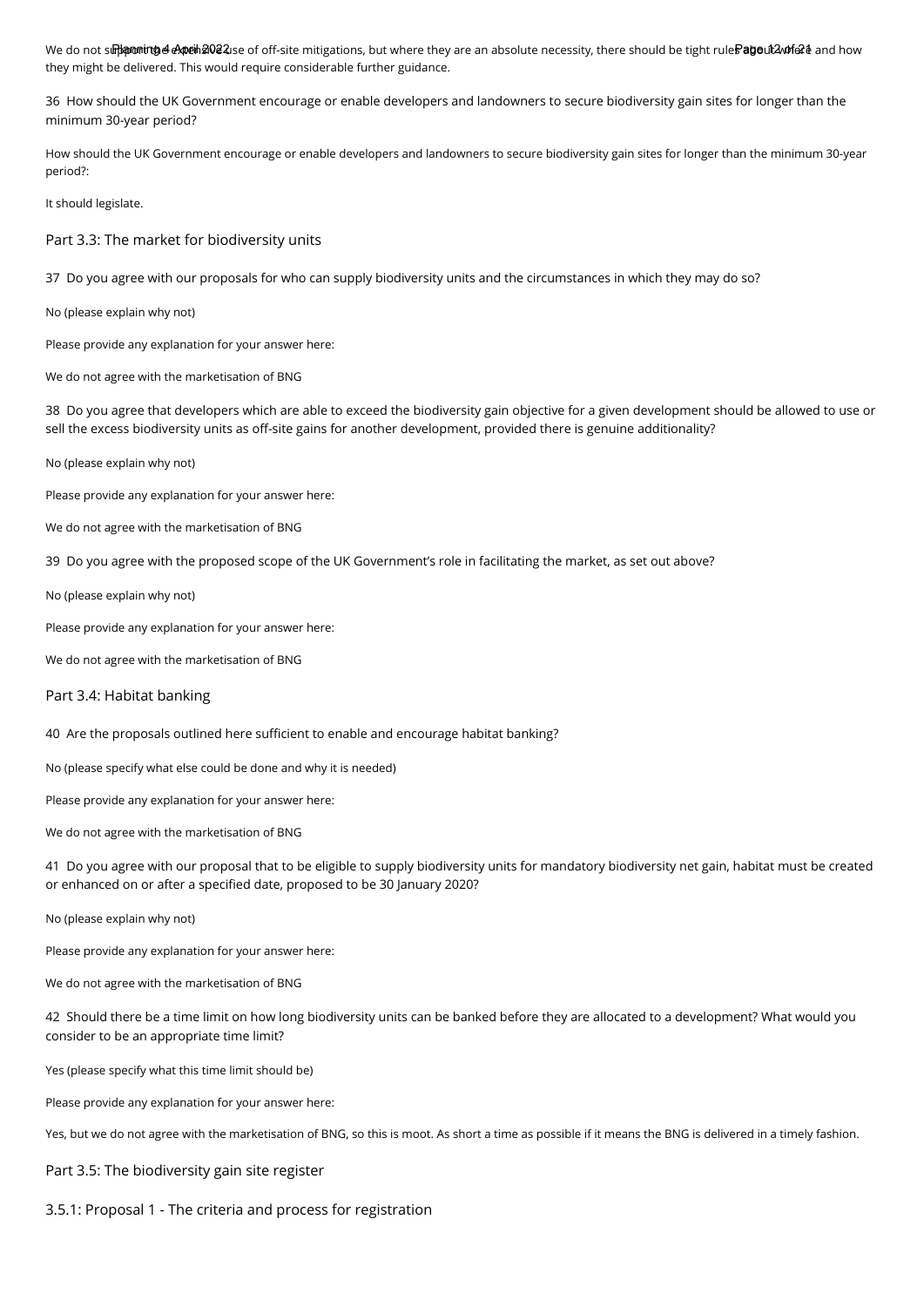Yes

Please provide any explanation for your answer here:

44 Do you agree that the register operator should determine an application within a maximum of 28 days unless otherwise agreed between both parties?

No (please explain why not)

Please provide any explanation for your answer here:

This sounds like a stick to beat regulators and not beneficial to the aims of this policy

3.5.2: Proposal 2 - Information that will be required by and recorded in the register

45 Do you agree that this list of information requirements will be sufficient to demonstrate that a biodiversity gain site is legitimate and meets the eligibility criteria?

Yes

Please provide any explanation for your answer here:

46 Do you agree that the UK Government should require a habitat management plan, or outline plan, for habitat enhancement to be included on the register?

Yes

Please provide any explanation for your answer here:

3.5.3: Proposal 3 - Application fees and penalties for false and misleading information

47 Do you agree that the UK Government should allow the register operator to:

Yes

Please provide any explanation for your answer here:

Yes

Please provide any explanation for your answer here:

3.5.4: Proposal 4 - Appeals against rejection of a biodiversity gain site application or non-determination of an application by the register operator

48 Do you agree with our proposal to allow applicants to appeal a decision by the register operator where the applicant believes that the registration criteria have not been appropriately applied?

Yes

Please provide any explanation for your answer here:

As long as we don't end up with register by Planning inspector - a time limit on appeals might assist

#### Part 3.6: Additionality

3.6.1: Proposal 1 - Additionality with respect to wider environmental planning policy and legislation

49 Do you agree with our proposals for additionality with respect to:

Yes

Please provide any explanation for your answer here:

As long as the gain is genuine net

Yes

Please provide any explanation for your answer here: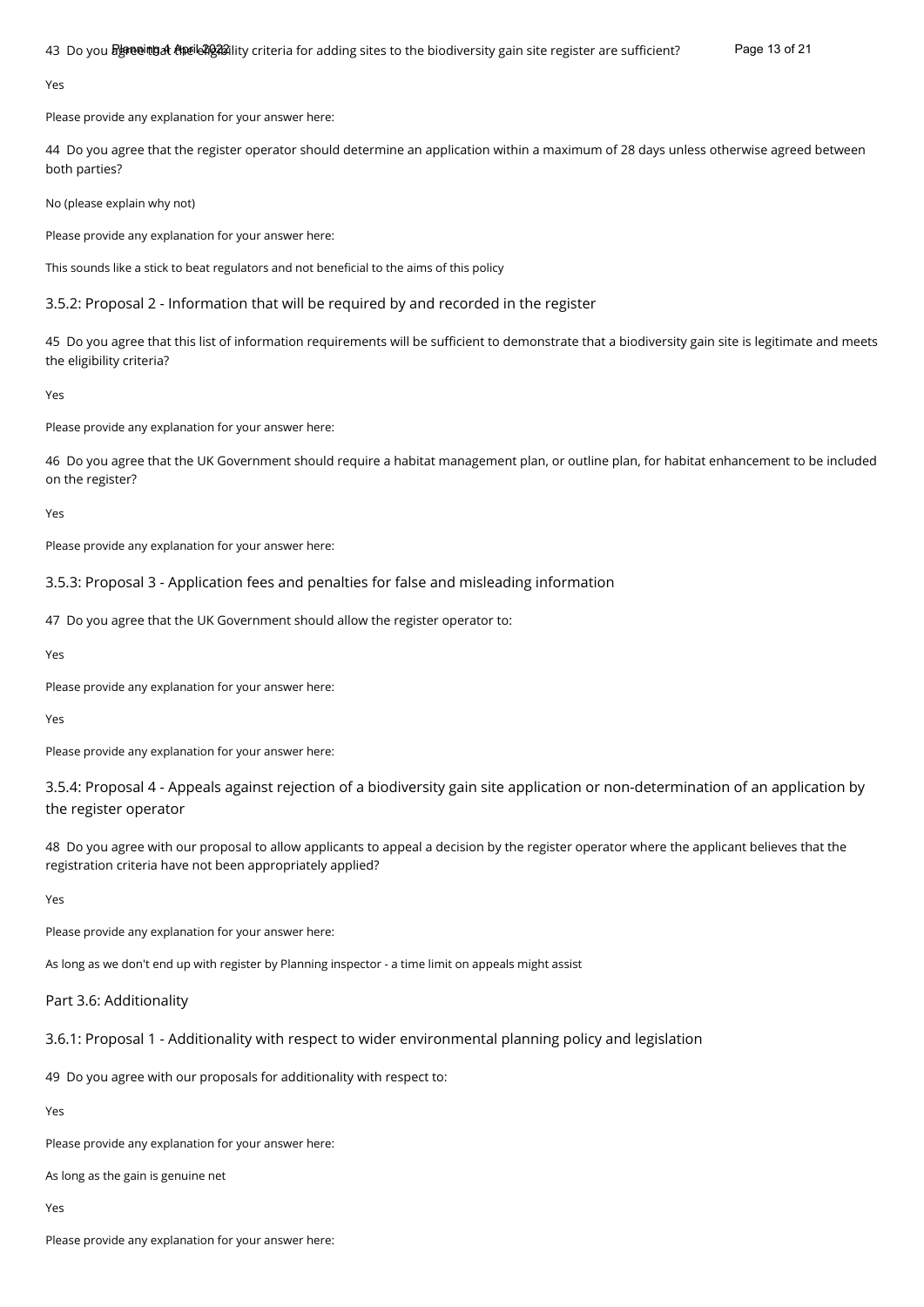#### As long as t**he gaining de April 2022** Page 14 of 21 April 2022 Page 14 of 21 April 2022 Page 14 of 21 April 2022

Yes

Please provide any explanation for your answer here:

As long as the gain is genuine net

Yes

Please provide any explanation for your answer here:

As long as the gain is genuine net

Yes

Please provide any explanation for your answer here:

As long as the gain is genuine net

3.6.2: Proposal 2 - Enhancements in statutory protected sites for nature conservation

50 Do you think that A) the non-designated features or areas of statutory protected sites and/or B) local wildlife sites and local nature reserves, should be eligible for enhancement through biodiversity net gain?

Yes, both A and B should be eligible

Please provide any explanation for your answer here:

51 Do you agree that the enhancement of habitats, including designated features, within statutory protected sites should be allowed in the coastal, intertidal and marine environment as defined above?

Do not know

Please provide any explanation for your answer here:

This is outwith our field of experience

3.6.3: Proposal 3 - Stacking of payments for environmental services

52 Do you agree with our proposed approach to combining payments for biodiversity units with other payments for environmental services from the same parcel of land?

No (please explain why not)

Please provide any explanation for your answer here:

We do not agree with the marketisation of BNG

Part 3.7: Statutory biodiversity credits

3.7.1: Proposal 1 - Use of statutory biodiversity credits

3.7.2: Proposal 2 - Credit price and sales

53 Are these proposals for statutory biodiversity credits sufficient to:

No (please explain why not)

Please provide any explanation for your answer here:

We do not agree with the marketisation of BNG

No (please explain why not)

Please provide any explanation for your answer here:

We do not agree with the marketisation of BNG

54 Do you think there are any alternatives to our preferred approach to credit sales, such as those outlined above, which could be more effective at supporting the market while also providing a last resort option for developers?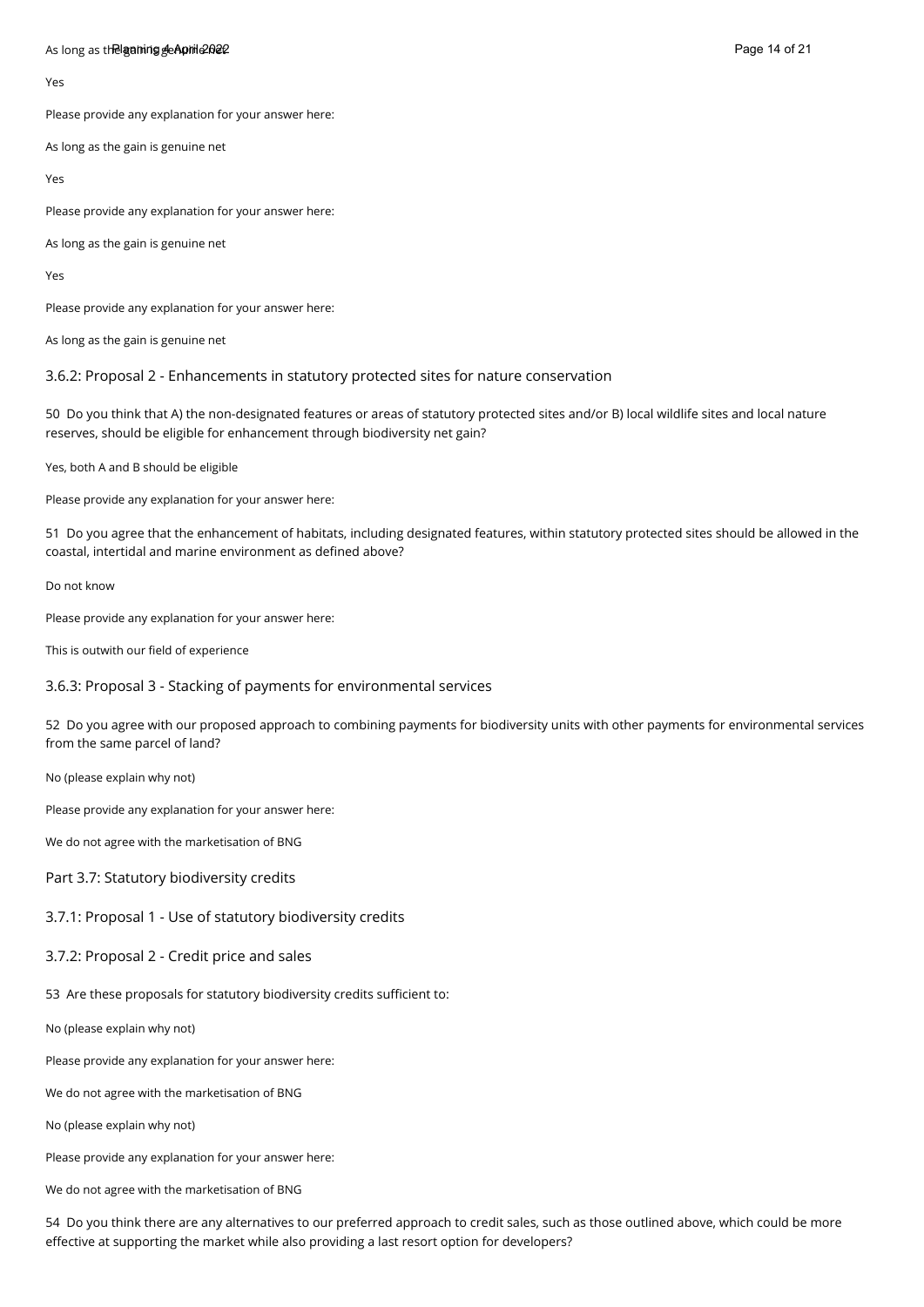#### Other (pleas**e leathuisg 140April 2022** Page 15 of 21 April 2022 Page 15 of 21 April 2022 Page 15 of 21 April 2022

Please provide any explanation for your answer here:

We do not agree with the marketisation of BNG

55 Do the principles for how we will set, and review credit price cover the relevant considerations?

Other (please tell us more)

Please provide any explanation for your answer here:

We do not agree with the marketisation of BNG

#### 3.7.3: Proposal 3 - Credit investment

56 Do you agree with the proposed principles for credit investment?

No (please explain why not)

Please provide any explanation for your answer here:

We do not agree with the marketisation of BNG

Part 3.8: Reporting, evaluation, and monitoring

#### 3.8.1: At a project level

57 Do the above project-level management, monitoring, enforcement, and reporting proposals seem sufficient, achievable, and not overly burdensome on practitioners, developers, or planning authorities?

Yes

Please provide any explanation for your answer here:

58 Do you think earned recognition has potential to help focus enforcement and scrutiny of biodiversity net gain assessments, reporting and monitoring?

Yes (please explain why this would help)

Please provide any explanation for your answer here:

Good exemplars should help explain what BNG means for developers who are unsure or unaware

#### 3.8.2: At a policy level

59 Do the above proposals for policy-level reporting, evaluation and enforcement seem sufficient and achievable?

Yes, but not sufficient

Please provide any explanation for your answer here:

60 Considering the data requirements set out above and in greater detail in Annex C:

Do not know

Please provide any explanation for your answer here:

Do not know

Please provide any explanation for your answer here:

Annex A: Other policies and objectives which interact with biodiversity net gain

Annex B: Biodiversity gain plan template (working draft)

Annex C: Reporting requirements

Glossary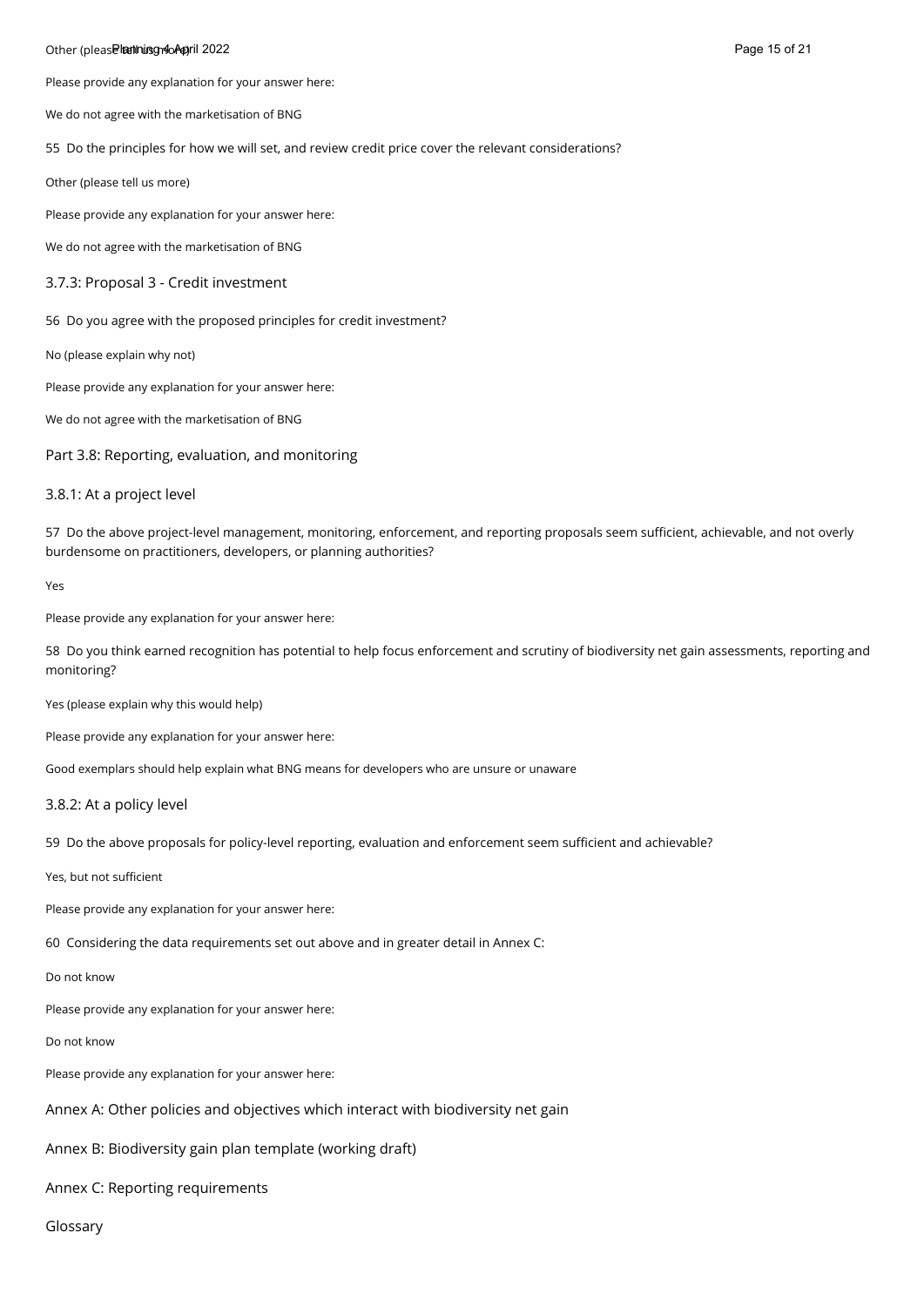### Consultee<del>lTeedback\on ปล่อ</del>2online survey Page 16 of 21

61 Overall, how satisfied are you with our online consultation tool?

#### Dis-satisfied

Please give us any comments you have on the tool, including suggestions on how we could improve it. :

The consultation was over technical in places, and very difficult to complete through a democratic structure. The inability to move easily between sections meant that the whole document required scroll-through just to check a response. No printout available prior to submission also meant that the live document had to be referred to and couldn't be shared.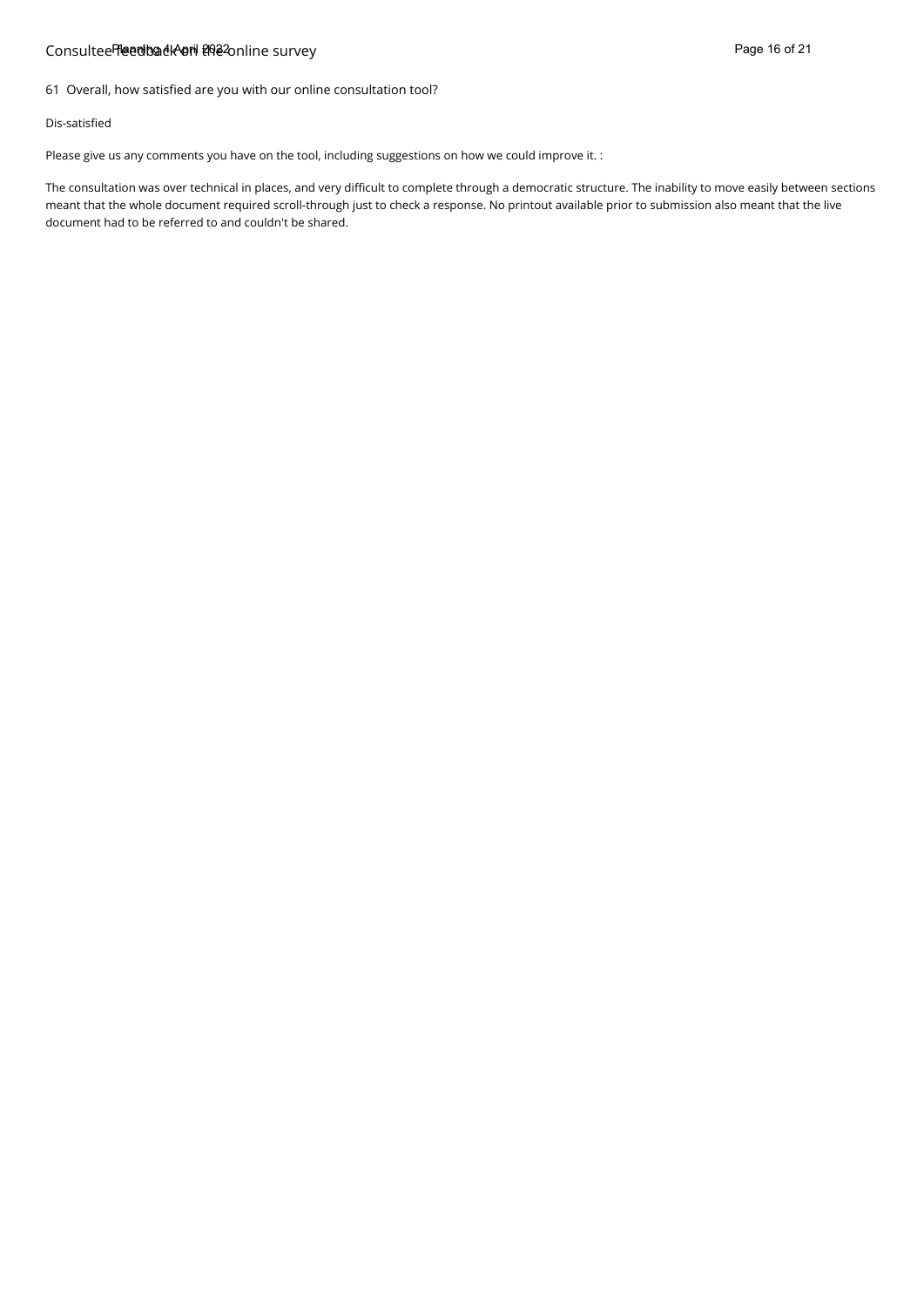From Lake District National Park Authority

To Kendal Town Council

### Dear Sir/Madam

We are acutely aware that large percentages of second homes and holiday lets in our communities serves to undermine the viability and resilience of our communities.

Through the Lake District National Park Partnership we intend to make representations to central government on this issue. There is a lot of activity currently taking place at the moment regarding the issue of second homes and holiday lets through the work of Tim Farron MP and the Welsh Government, and we are keen to capitalise on the momentum this offers. We consider changing the Use Classes Order is the correct mechanism that is needed to control second homes and holiday lets being formed without the need for planning permission, and we have secured support from National Parks England, District and County Councils, and are working with the local Members of Parliament to this effect.

We would very much welcome the support of our Town and Parish Councils and this would add significant weight to our lobbying activity and subsequent discussions with central government. To help support this activity we would appreciate if you could complete the questionnaire to help us gather the views of the Lake District's Town and Parish Councils.

There are just three questions to complete, and we would appreciate if you could complete the survey by the 29<sup>th</sup> April 2022.

The link to the survey can be found below.

<https://forms.office.com/r/YeBReA9umc>

Yours sincerely,

Paula Allen

Strategy Planner

Lake District National Park Authority

# Parish Survey **Second Homes and Holiday lets**

The Partnership's Plan is a joint Management Plan for the Lake District – reflecting its position as a National Park and a World Heritage Site. It has been prepared by the 25 organisations in the Lake District National Park Partnership and was adopted by the Authority in October 2021.

Within the Plan the Partnership have identified the following action:

*'Lobby Central Government to agree to introduce a mechanism to control the conversion of first to second homes in the Lake District, and to remove the small business rates exemption for furnished holiday homes by 2023.'*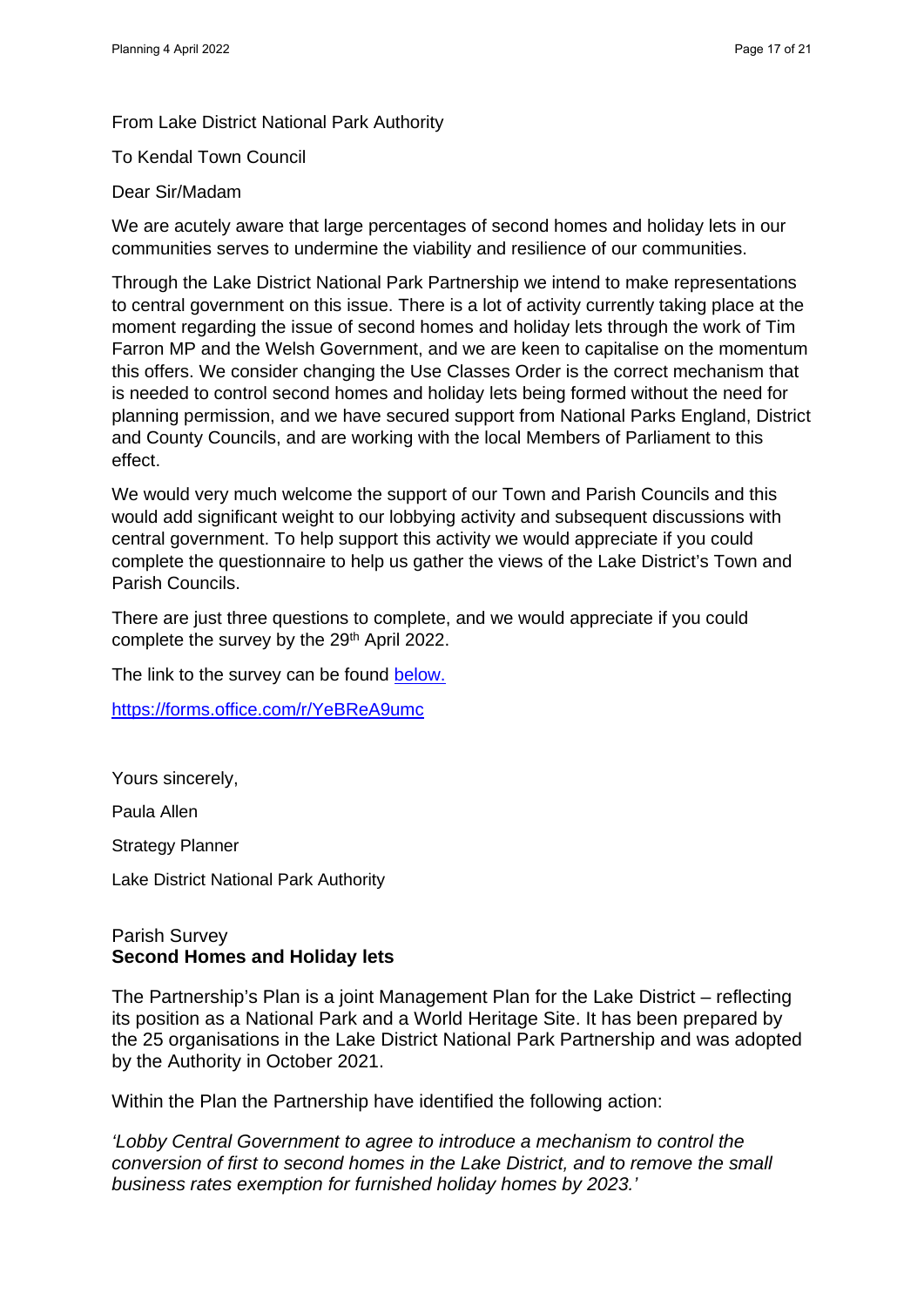The ability to control the number of second homes in our settlements will help us to support communities remain vibrant and resilient, by increasing the number of permanent residents and the share of the resident population that is of working age. Removing the small business rates relief on furnished holiday homes would mean that these properties would pay the full rateable value of the property, which could result in more properties being made available for permanent residential, or more money being generated for the local authority.

We are currently liaising with a variety of stakeholders, the results of which will inform our engagement with central government.

1.We believe the Town and Country Planning (Use Classes) Order should be amended to create new use classes for Primary Homes, Secondary Homes and Short-term Holiday lets. Any change of use between these would require planning permission, with local circumstances being a material consideration.

# **Do you agree the number of second homes in the Lake District National Park should be controlled through the local authority planning function?**

- O Yes
- О No
- О Do not know

2.If a property is in England and available to let for short periods that total 140 days or more per year, it will be rated as a self-catering property and valued for business rates. The Valuation Office will work out the rateable value of the property based on its type, size, location, quality and how much income is likely to be made from letting it.

Small business rate relief is available if:

- The property's rateable value is less than £15,000
- The business only uses one property you may still be able to get relief if you use more

You will not pay business rates on a property with a rateable value of £12,000 or less. For properties with a rateable value of £12,001 to £15,000, the rate of relief will go down gradually from 100% to 0%.

# **Do you support the proposal to remove furnished holiday homes from the small business rate relief?**

- O Yes
- No
- Do not know

3.**Question 3:** Which Parish are responding on behalf of?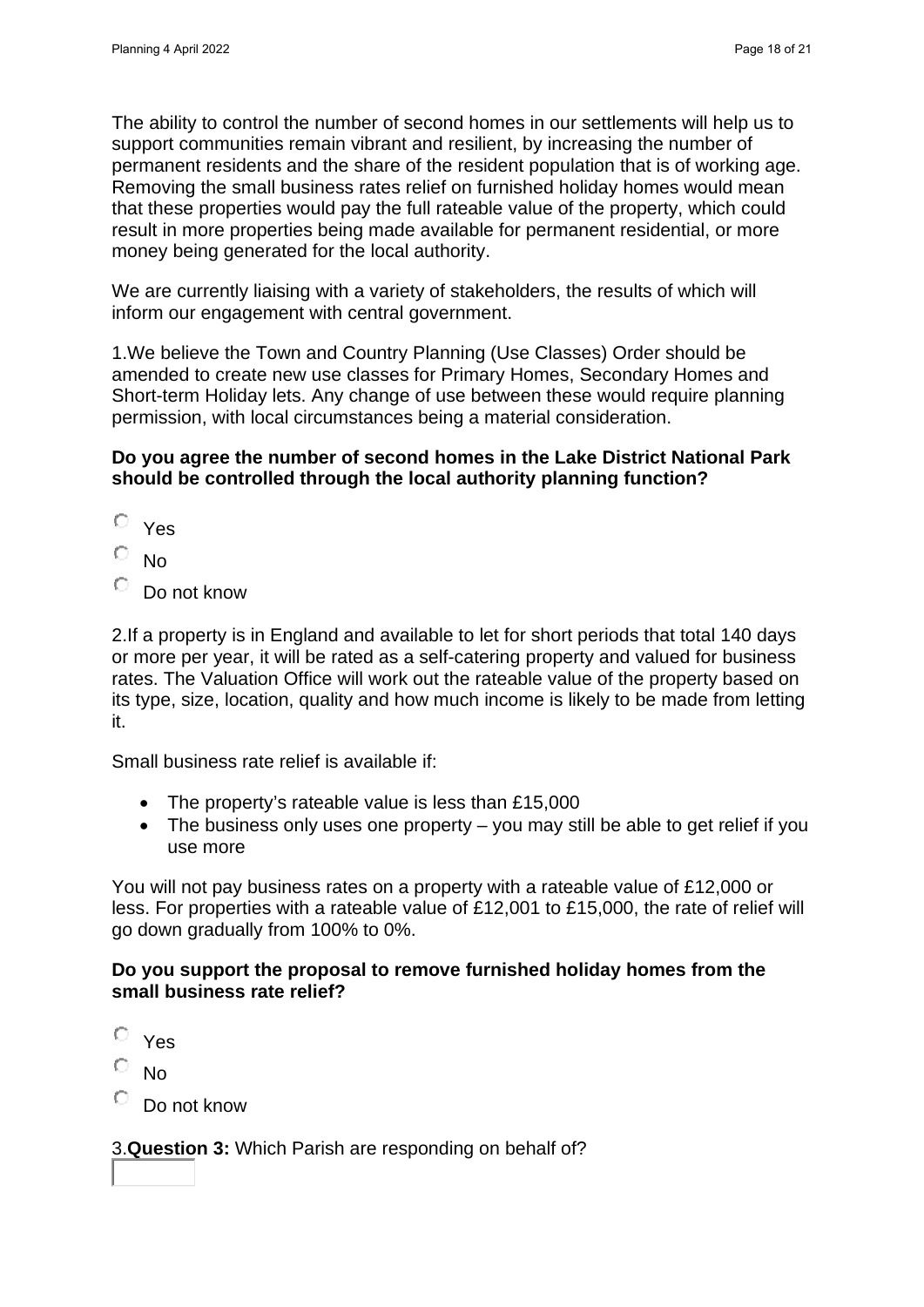Applications for Planning Committee: 4 April 2022 **Appendix 1**

| No.            | App No./Type | Address/Proposed Development                                                                                                                                                                                                                                                                                                                                                                                                                                                                                                                                                                                                  | <b>Comments</b><br>to SLDC | Observations/Recommendations |
|----------------|--------------|-------------------------------------------------------------------------------------------------------------------------------------------------------------------------------------------------------------------------------------------------------------------------------------------------------------------------------------------------------------------------------------------------------------------------------------------------------------------------------------------------------------------------------------------------------------------------------------------------------------------------------|----------------------------|------------------------------|
| 1              | SL/2021/0626 | From land to the south of the A685,<br>Appleby Road, Kendal to land<br>immediately north of the A684 off Kinn<br>Road, Kendal<br>Proposed works for and use of replacement<br>section of aqueduct, including earthworks<br>and ancillary infrastructure including: new<br>valve house buildings within fenced<br>compounds with permanent vehicular<br>access provision; installation of tunnel<br>shafts; open cut connection areas at either<br>end of the replacement section within<br>temporary construction compounds, to<br>include site accesses, storage areas, plant<br>and machinery, and drainage infrastructure. | 15 April                   |                              |
| $\overline{2}$ | SL/2022/0155 | <b>Bull Gap House, 31 Beast Banks</b><br>Replace wooden single glazed sash<br>windows with like for like wooden double<br>glazed sash windows                                                                                                                                                                                                                                                                                                                                                                                                                                                                                 | 7 April                    |                              |
| 3              | SL/2021/1147 | Town and Village Green area, Kendal Fell<br>Signs & viewing platforms                                                                                                                                                                                                                                                                                                                                                                                                                                                                                                                                                         | 8 April 2022               |                              |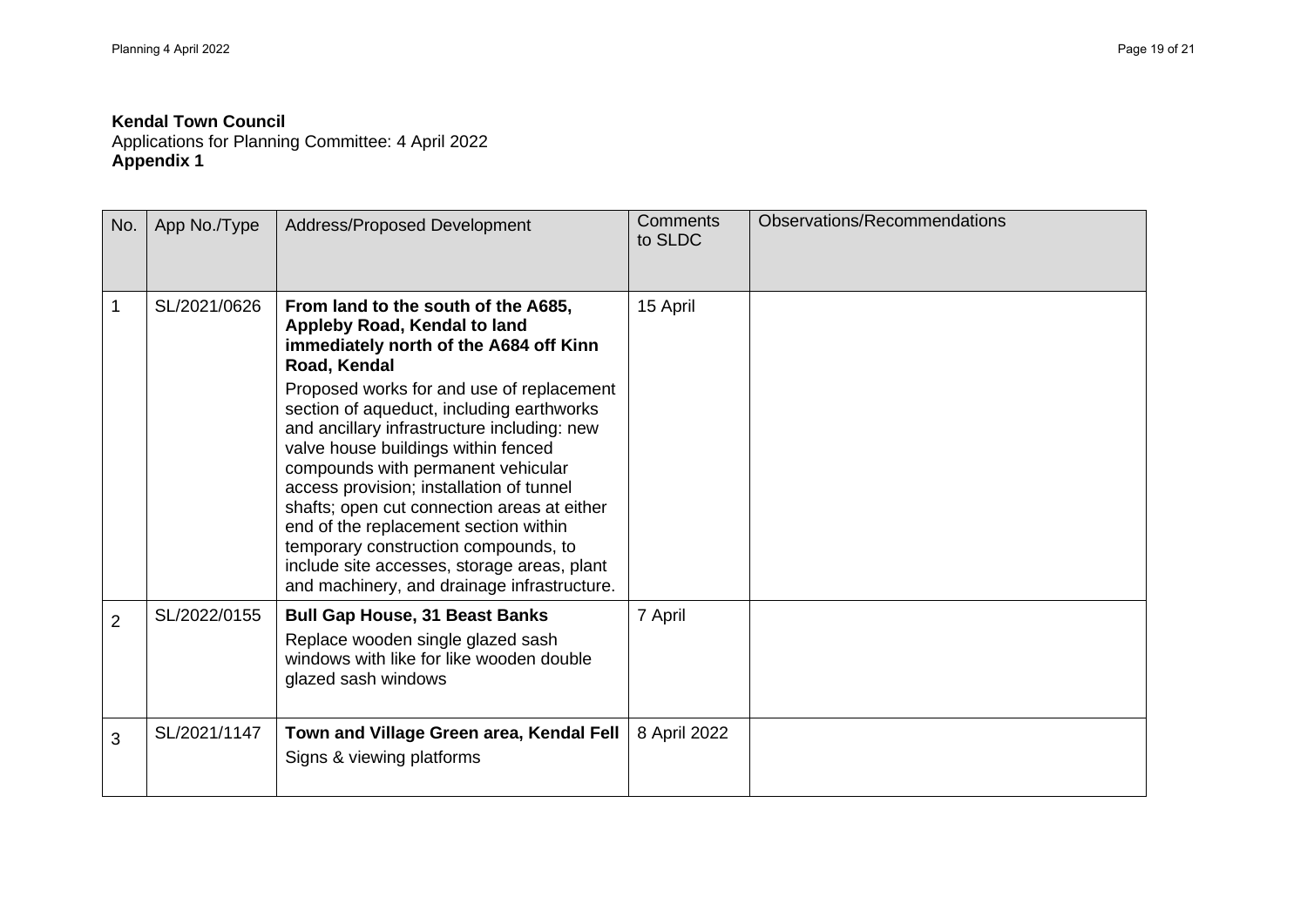| $\overline{4}$ | SL/2022/0246                      | <b>18 Laurel Gardens</b><br>First floor side extension                                                                                                                                                                                                                                                    | 11 April |  |
|----------------|-----------------------------------|-----------------------------------------------------------------------------------------------------------------------------------------------------------------------------------------------------------------------------------------------------------------------------------------------------------|----------|--|
| 5              | SL/2022/0251                      | <b>High Park Cottage, Oxenholme</b><br>Variations of conditions 8 (Contamination) 9<br>(Construction management plan) & 11 (Foul<br>and surface water drainage) attached to<br>planning permission SL/2020/0726<br>(Construction of a new dwelling in place of<br>the existing converted garage building) | 12 April |  |
| 6              | SL/2022/0260                      | <b>124 Stainbank Road</b><br>Single storey rear extension                                                                                                                                                                                                                                                 | 12 April |  |
|                | SL/2022/0274                      | <b>55 Finkle Street</b><br>Change of use of 2nd floor to dwelling with<br>roof terrace with glazed balustrade                                                                                                                                                                                             | 14 April |  |
|                | SL/2022/0273<br>&<br>SL/2022/0277 | Globe Inn, 8 Market Place, KENDAL<br>Installation of 2 retractable canopies to the<br>front elevation                                                                                                                                                                                                     | 14 April |  |
|                | SL/2022/0275                      | Globe Inn, 8 Market Place, KENDAL<br>Internal Decorations and Minor alterations                                                                                                                                                                                                                           | 15 April |  |
|                | SL/2022/0276                      | 56 Greenside<br>Single storey side return extension to rear of<br>property and rebuild of existing rear utility<br>room outbuilding.                                                                                                                                                                      | 18 April |  |